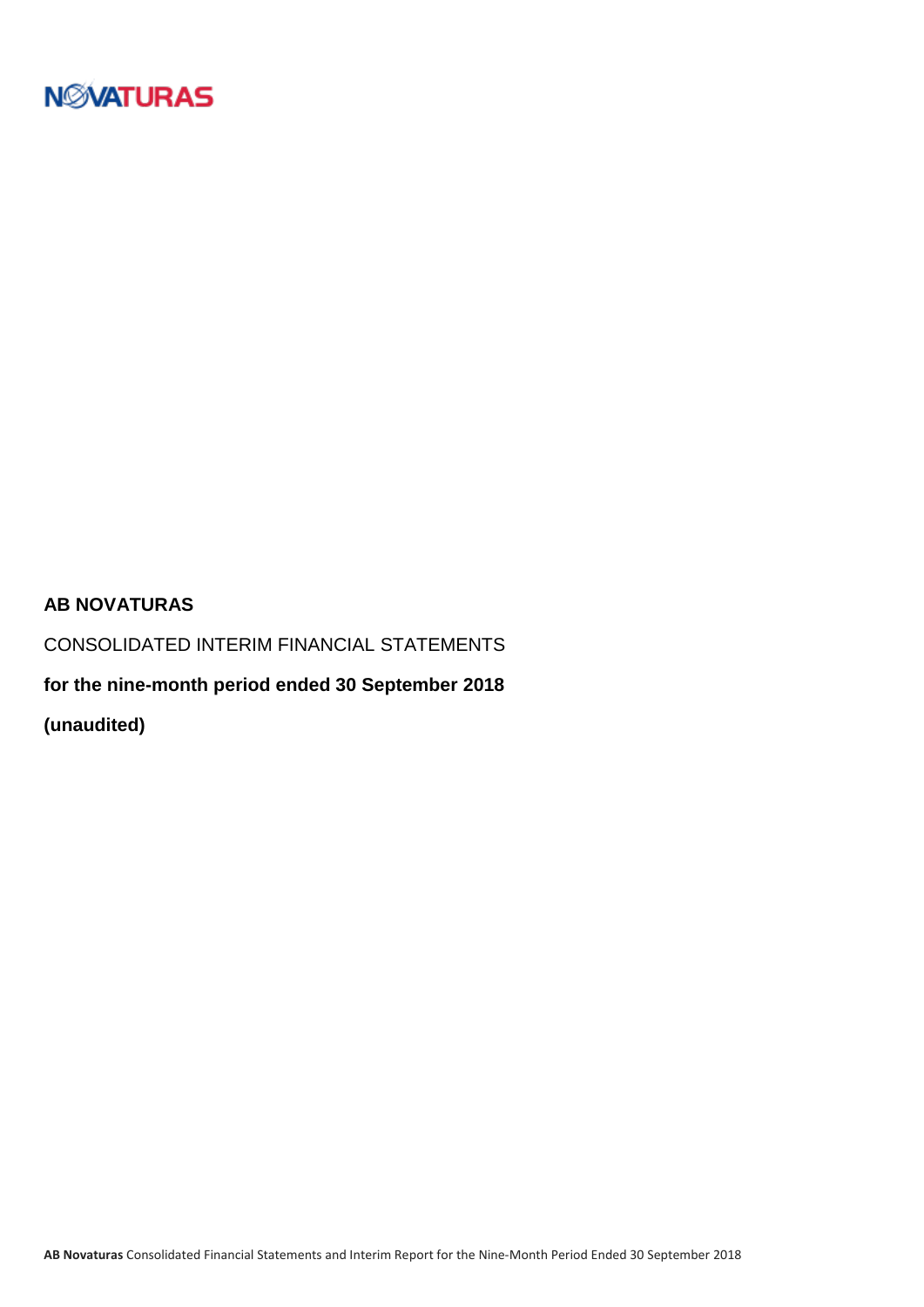| Beginning of reporting period | 1 January 2018                                                                                                                                                                                                                                     |
|-------------------------------|----------------------------------------------------------------------------------------------------------------------------------------------------------------------------------------------------------------------------------------------------|
| End of reporting period       | 30 September 2018                                                                                                                                                                                                                                  |
| <b>Business name</b>          | Novaturas, AB (further – "Novaturas" or "the<br>Company") (The Company's financial statements<br>and activity ratios are presented consolidated with<br>the results of subsidiaries; separate reports of the<br>parent company are not presented.) |
| Legal form                    | Public limited company                                                                                                                                                                                                                             |
| <b>Registration date</b>      | 16 December 1999                                                                                                                                                                                                                                   |
| Registration number           | 135567698                                                                                                                                                                                                                                          |
| LEI code                      | 097900BGCW0000042109                                                                                                                                                                                                                               |
| Manager of register           | <b>State Enterprise Centre of Registers</b>                                                                                                                                                                                                        |
| Company address               | A. Mickevičiaus str. 27, LT-44245 Kaunas                                                                                                                                                                                                           |
| Telephone                     | +370 37 321 264                                                                                                                                                                                                                                    |
| Fax                           | +370 37 321 130                                                                                                                                                                                                                                    |
| Website                       | www.novaturasgroup.com                                                                                                                                                                                                                             |

Abbreviation "pp" used in the report means percentage points.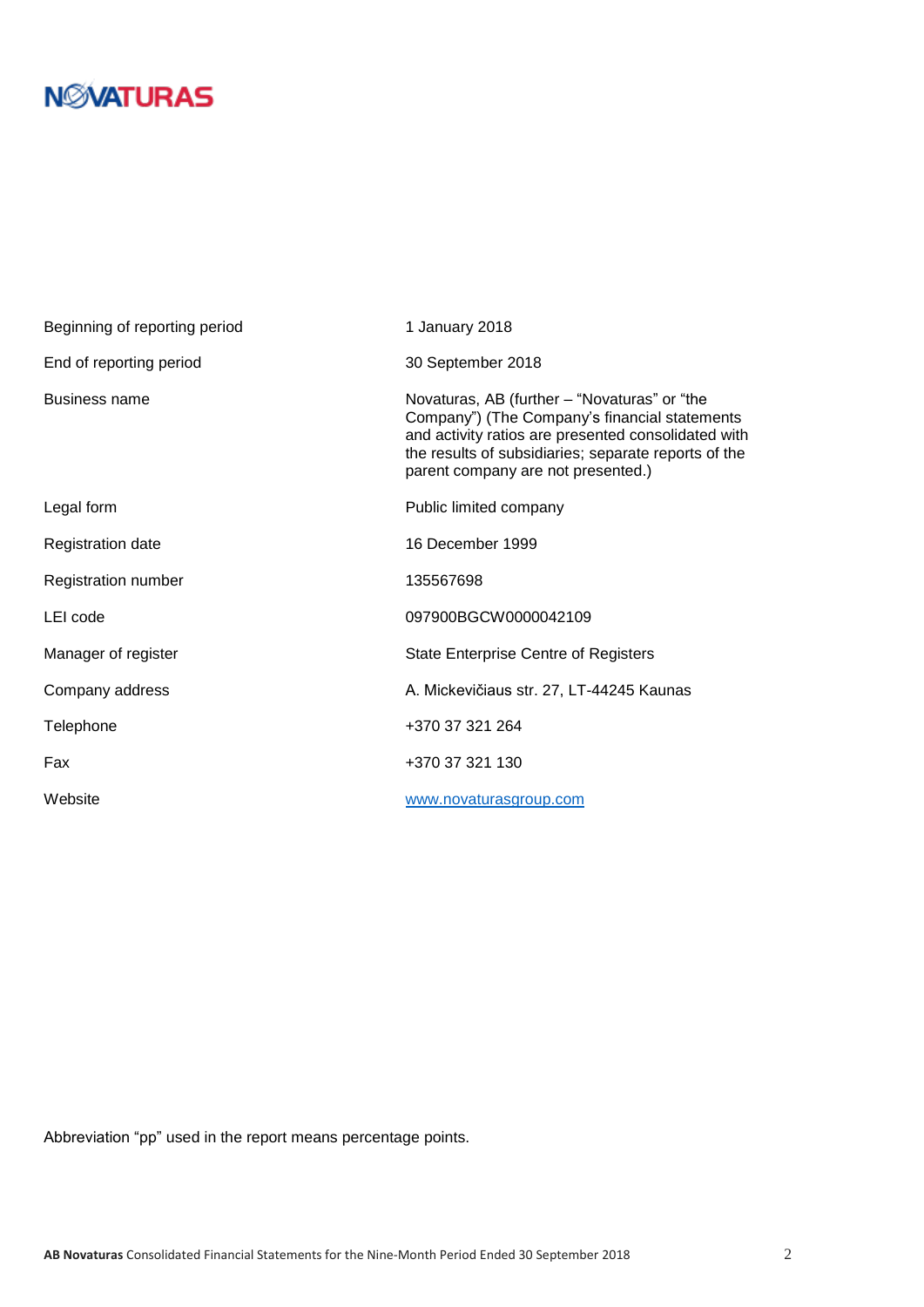## **Table of Contents**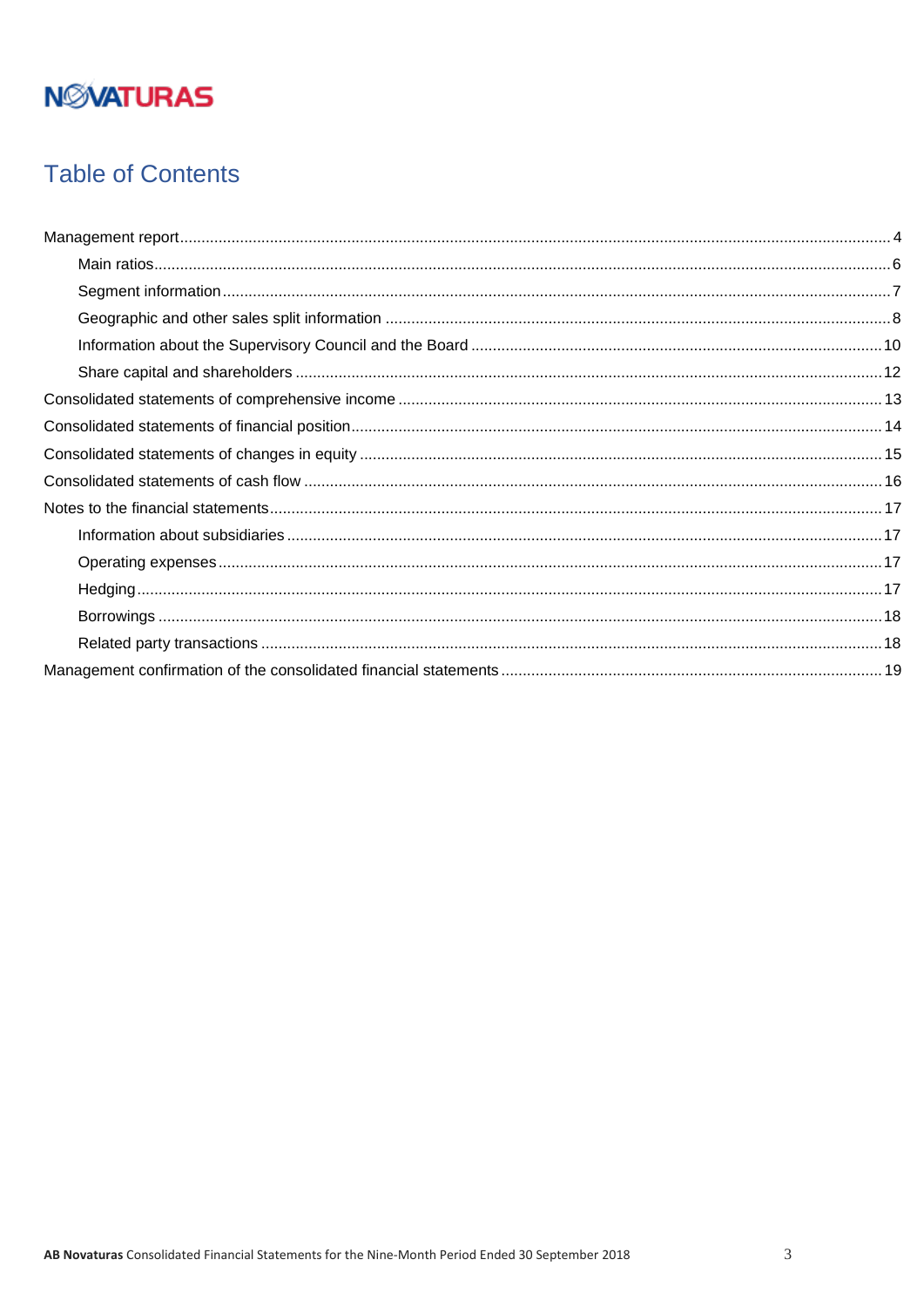

### <span id="page-3-0"></span>Management report

#### **2018 nine-month highlights:**

- Novaturas's turnover was EUR 140.2 mln, or 30% more than in the same period of 2017.
- Gross profit amounted to EUR 20.3 mln and was 1% higher than in the same period of 2017.
- Operating expenses totaled EUR 13.1 mln, or 16% more than in the same period of 2017. Excluding the impact of commissions and one-time expenses, operating costs increased by 9% from the same period a year earlier.
- EBITDA amounted to EUR 7.4 mln and was 20% smaller than in the same period of 2017.
- The effective tax rate was 15.9%, compared to 9.8% in the same period of 2017. The main reason was dividends the Estonian subsidiary paid to the parent company which resulted in a tax payment of EUR 600,000 in Estonia.
- Novaturas had a net profit of EUR 5.7 mln, which is 25% less than in the same period of 2017.
- The company served 243,573 clients, 32% more than in the same period of 2017.

#### **2018 third-quarter highlights:**

- Novaturas's turnover was EUR 60.0 mln, or 16% more than in the same period of 2017.
- Gross profit amounted to EUR 6.2 mln and was 36% lower than in the same period of 2017.
- Operating expenses totaled EUR 4.8 mln, 6% less than in the same period of 2017. Excluding the impact of commissions and one-time expenses, operating costs decreased by 3% from the same period a year earlier.
- EBITDA amounted to EUR 1.5 mln and was 69% smaller than in the same period of 2017.
- Novaturas had a net profit of EUR 1.3 mln, which is 69% less than in the same period of 2017.
- The company served 109,110 clients, 21% more than in the same period of 2017.

#### **Management comment:**

The company served 243,573 clients in nine-month period of 2018 which was 21% more than compared to same period of 2017. After very strong profitability in the first half of the year third quarter profitability was weaker compared to 2017 year's third quarter. Slower profit growth during summer months was influenced by abnormally hot and dry weather in all three Baltic countries. Hot weather lasted through June, July and August. Hot weather decreased demand for outbound travelling which influenced last minute prices – we had to reduce prices and profitability trying to stipulate demand.

Flight package tours continue to be our main product. The most popular destinations remain Turkey, Greece and Bulgaria for the summer season and Egypt for the winter season. For each season we introduce new destinations on the market or reintroduce older ones. For the summer of 2018 we added Tunisia, and for the upcoming winter season we have added Jordan and Cuba. The wide variety of destinations in our portfolio enables us to satisfy our clients' diverse needs. All major destinations grew during the reporting period.

The number of clients served grew in all source markets where Novaturas operates. The strongest growth was recorded in the Belarusian market, where the number of clients rose 106%. We do not fly from Belarus, but rather sell our Lithuanian products through Belarusian agencies. The Lithuanian source market grew 32%, while the Latvian market grew by 34% and the Estonian market was up 29% compared to last year.

Passenger growth was strongest for flight package tours, at 33%, with a growth rate of 29% for other products. The other products passengers bought were mainly flight tickets for charter flights which we operate. Our flight tickets are sold through travel agencies and also via the GDS channel, reaching very diverse types of travelers.

Travel agencies' share in our sales increased by 1.8 percentage points to 72.1%. Rather than focusing on our own retail share (which decreased by 1.9 percentage points to 11.4%), we have mainly focused on growing web sales. Web sales' share of revenue rose by 0.2 percentage points during reported period to 14.6%, while that of GDS sales remained very similar at 1.9%. As planned, in June we introduced a new version of the company's webpage in all thee countries where we operate. The responsive design of the new webpage is much better suited to mobile devices, which customers are using more and more not only to search for information but also to make purchases online.

We kept our operating expenses under control during the reporting period. They grew at a much slower pace than sales, increasing the efficiency of the company. Direct marketing expenditures were 0.6% of sales, similar to last year's level of 0.7%. Salaries and related items increased by 13% over the same period last year. Excluding the impact of commissions and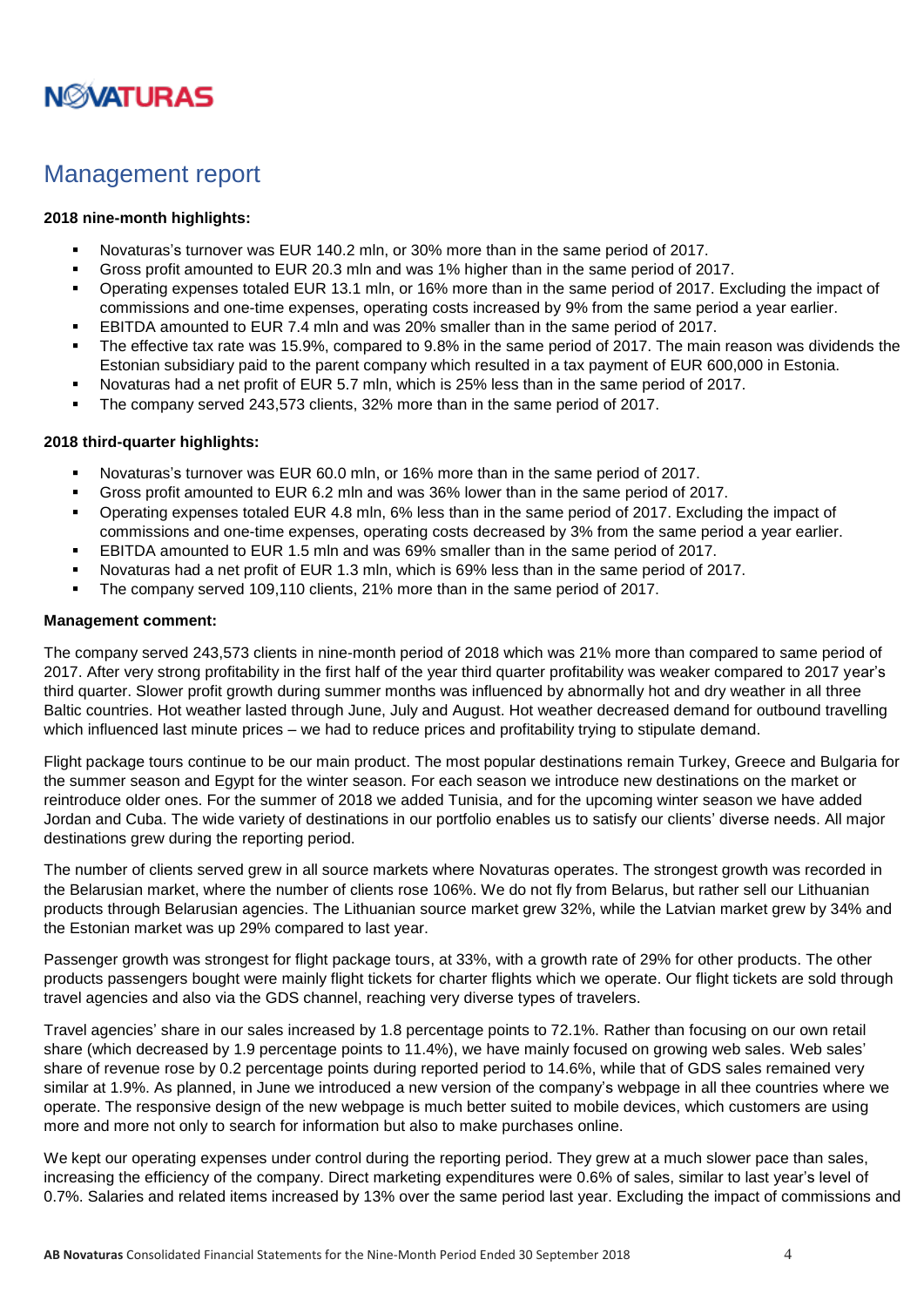

one-off expenditures, operating expenses increased by 9% versus the same period last year. One-time expenses, incurred mainly in the IPO, amounted to EUR 429,000. Including one-time costs, operating costs less commissions paid rose by 5%. Total costs, including commissions, grew by 16%. Commission expenses remained stable at 5.2% of sales, compared to 5.3% in the same period last year.

Profit tax expenses include EUR 600,000 paid in Estonia on dividends paid by the subsidiary there to the parent company.

"Other current financial assets" mainly consist of restricted cash (EUR 2.4 mln), which is used to issue guarantees covering prepayments received from customers, as required by the law in each country of operations. The remaining amount of other financial assets is mainly the market value of open hedge contracts.

The company in September 2018 renewed its overdaft agreement through the end of 2020 and will be able to use the overdraft in the January-June period each year. Servicing of the long-term loan is in accordance with the loan agreement and EUR 1.25 mln of the loan has already been repaid. The high level of advances received from customers was due to a strong increase in passenger volumes and very good advanced sales at the end of the period.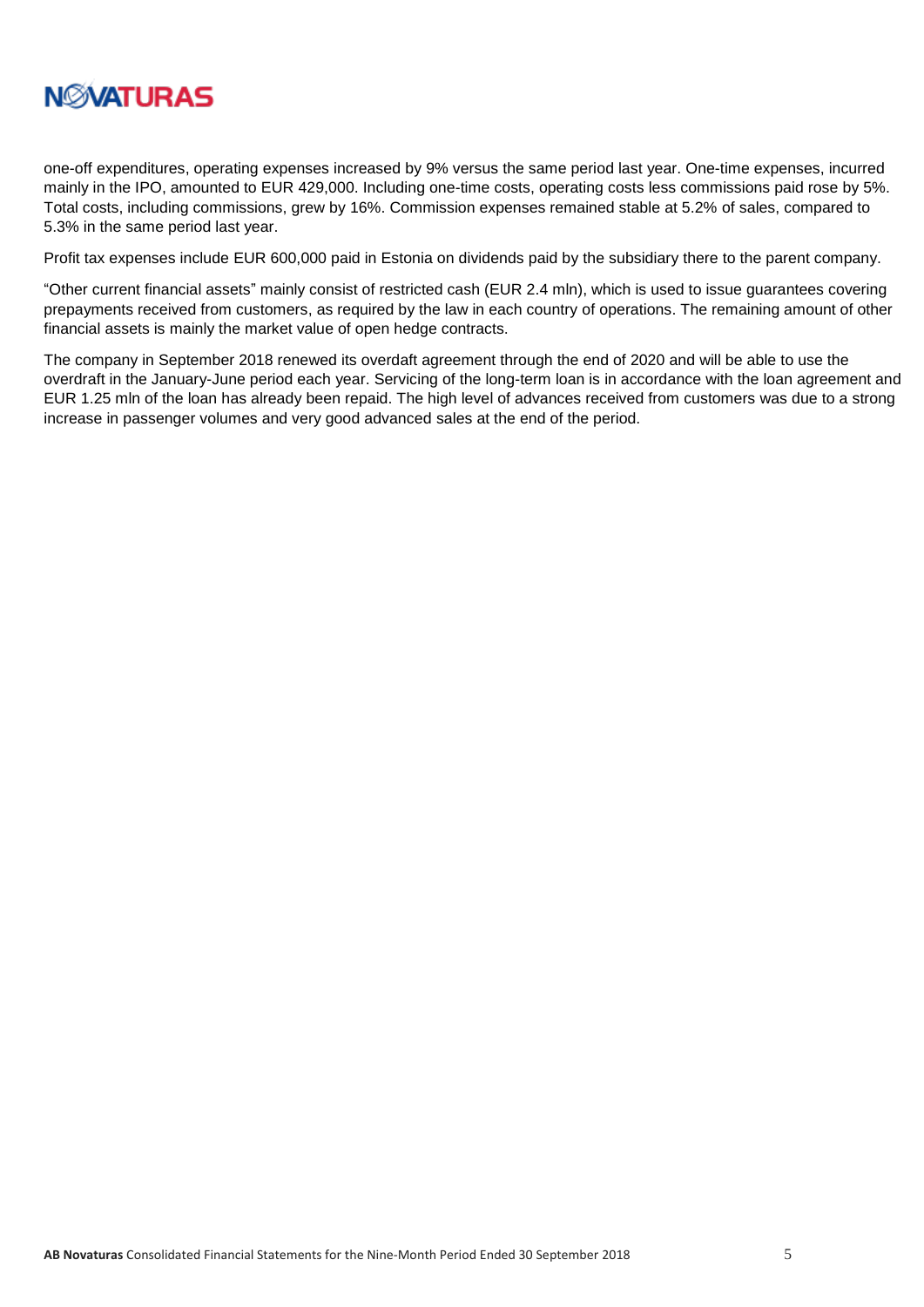### <span id="page-5-0"></span>**Main ratios**

| <b>Financial ratios*</b> | Q3 2018 | Q3 2017 | Change    | 9M 2018 | 9M 2017 | Change   |
|--------------------------|---------|---------|-----------|---------|---------|----------|
| Revenue                  | 60.001  | 51.784  | $+15.9%$  | 140.240 | 107.978 | $+29.9%$ |
| Gross profit             | 6.191   | 9,736   | $-36.4%$  | 20.304  | 20,128  | $+0.9%$  |
| <b>EBITDA</b>            | 1.498   | 4.849   | $-69.1%$  | 7.373   | 9.183   | $-19.7%$ |
| Operating profit (EBIT)  | 1.440   | 4.668   | $-69.2%$  | 7.181   | 8,836   | $-18.7%$ |
| Profit before taxes      | 1,312   | 4,480   | $-70.7\%$ | 6.729   | 8,366   | $-19.6%$ |
| Net profit               | 1.254   | 4.010   | $-68.7%$  | 5,656   | 7,548   | $-25.1%$ |

| <b>Relative indicators</b>         | Q3 2018   | Q3 2017   | Change         | 9M 2018   | 9M 2017   | Change     |
|------------------------------------|-----------|-----------|----------------|-----------|-----------|------------|
| Number of shares                   | 7,807,000 | 7,807,000 | $\blacksquare$ | 7,807,000 | 7,807,000 |            |
| Profit per share (EUR)             | 0.16      | 0.51      | $-0.35$        | 0.72      | 0.97      | $-0.25$    |
| Gross profit margin (%)            | 10.3%     | 18.8%     | $-8.5$ pp      | 14.5%     | 18.6%     | $-4.1$ pp  |
| EBITDA margin (%)                  | 2.5%      | 9.4%      | $-6.9$ pp      | 5.3%      | 8.5%      | $-3.2$ pp  |
| Operating profit (EBIT) margin (%) | 2.4%      | $9.0\%$   | $-6.6$ pp      | 5.1%      | 8.2%      | $-3.1$ pp  |
| Profit before taxes margin (%)     | 2.2%      | 8.7%      | $-6.5$ pp      | 4.8%      | 7.7%      | $-2.9$ pp  |
| Net profit margin (%)              | 2.1%      | 7.7%      | $-5.6$ pp      | 4.0%      | 7.0%      | $-3.0$ pp  |
| Return on assets (ROA) (%)         | 2.0%      | 6.6%      | $-4.6$ pp      | 9.6%      | 13.6%     | $-4.0$ pp  |
| Debt to equity ratio (%)           | 41.9%     | 76.4%     | $-34.5$ pp     | 41.9%     | 76.4%     | $-34.5$ pp |
| Equity ratio (%)                   | 32.7%     | 30.2%     | $+2.5$ pp      | 32.7%     | 30.2%     | $+2.5$ pp  |
| Effective tax rate (%)             | 4.4%      | 10.5%     | $-6.1$ pp      | 15.9%     | 9.8%      | $+6.1$ pp  |
| Current ratio                      | 1.03      | 0.97      | $+0.06$        | 1.03      | 0.97      | $+0.06$    |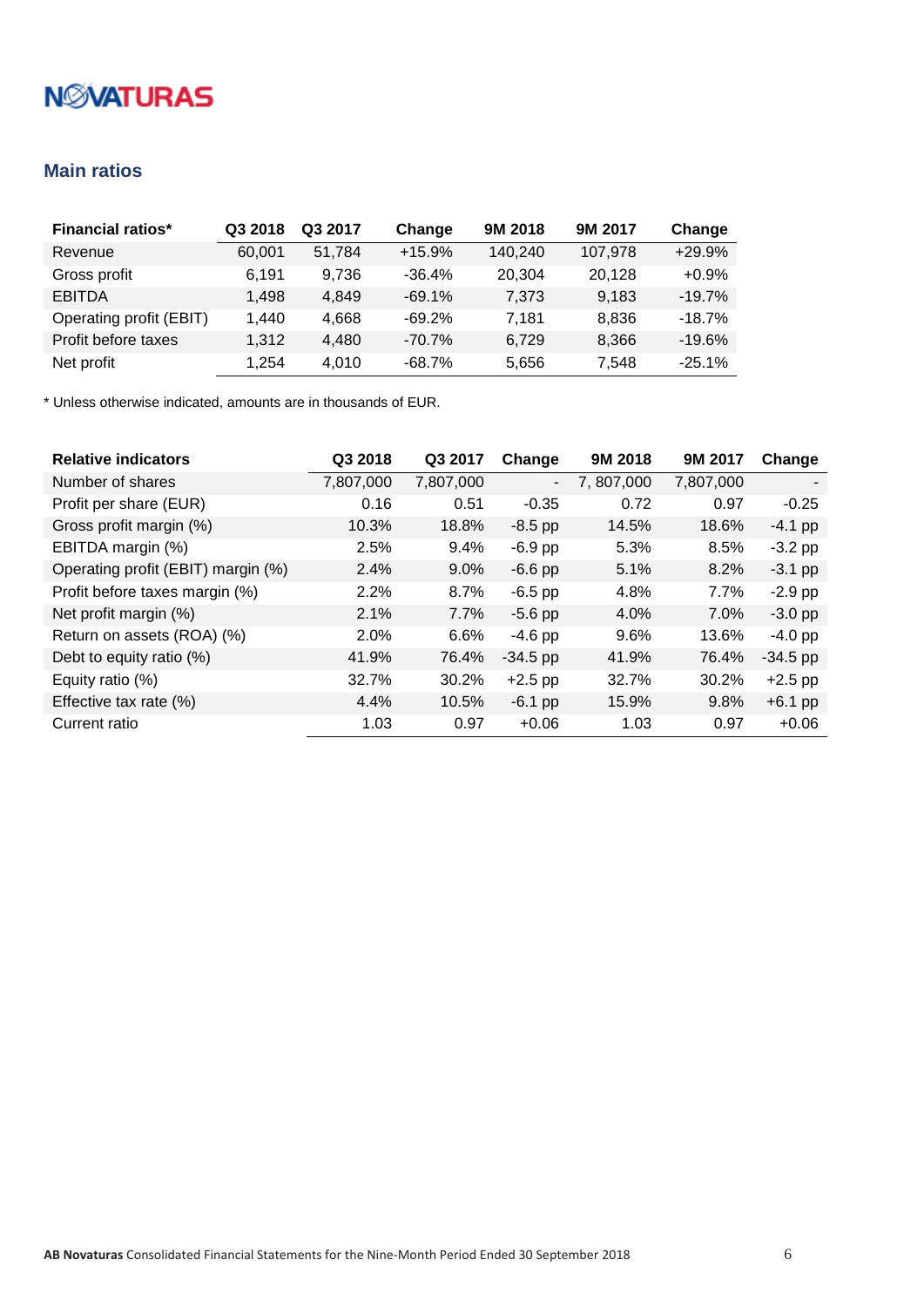

#### <span id="page-6-0"></span>**Segment information**

For management purposes, Novaturas is organized into business units based on its services (product category), which are as follows:

Flight package tours Sightseeing tours by coach Sightseeing tours by plane Other (flight tickets, hotels, block seats sale to other operators, own agencies commissions)

(Unless otherwise indicated, amounts are in thousands of EUR.)

|                                   | Q3 2018   | Q3 2017   | Change     | 9M 2018    | 9M 2017   | Change    |
|-----------------------------------|-----------|-----------|------------|------------|-----------|-----------|
| <b>Flight package tours</b>       |           |           |            |            |           |           |
| Sales                             | 52,879    | 44,322    | 19.3%      | 122,517    | 92,364    | 32.6%     |
| Cost of sales                     | (46, 779) | (35, 451) | 32.0%      | (102, 907) | (73, 646) | 39.7%     |
| <b>Gross profit</b>               | 6,100     | 8,871     | $-31.2%$   | 19,610     | 18,718    | 4.8%      |
| Gross profit margin %             | 11.5%     | 20.0%     | $-8.5$ pp  | 16.0%      | 20.3%     | $-4.3$ pp |
| Sales commission expenses         | (2,957)   | (2,649)   | 11.6%      | (7,064)    | (5,460)   | 29.4%     |
| Sales profit for segment          | 3,143     | 6,222     | $-49.5%$   | 12,546     | 13,258    | $-5.4%$   |
| Sales profit margin %             | 5.9%      | 14.0%     | $-8.1$ pp  | 10.2%      | 14.4%     | $-4.2$ pp |
|                                   |           |           |            |            |           |           |
| Sightseeing tours by coach        |           |           |            |            |           |           |
| Sales                             | 1,304     | 1,890     | $-31.0%$   | 2,595      | 3,475     | $-25.3%$  |
| Cost of sales                     | (1, 110)  | (1, 577)  | $-29.6%$   | (2,280)    | (3,020)   | $-24.5%$  |
| <b>Gross profit</b>               | 194       | 313       | $-38.0%$   | 315        | 455       | $-30.8%$  |
| Gross profit margin %             | 14.9%     | 16.6%     | $-1.7$ pp  | 12.1%      | 13.1%     | $-1.0$ pp |
| Sales commission expenses         | (69)      | (96)      | $-28.1%$   | (120)      | (171)     | $-29.8%$  |
| Sales profit for segment          | 125       | 217       | $-42.4%$   | 195        | 284       | $-31.3%$  |
| Sales profit margin %             | 9.6%      | 11.5%     | $-1.9$ pp  | 7.5%       | 8.2%      | $-0.7$ pp |
|                                   |           |           |            |            |           |           |
| <b>Sightseeing tours by plane</b> |           |           |            |            |           |           |
| <b>Sales</b>                      | 282       | 501       | $-43.7%$   | 1,033      | 1,193     | $-13.4%$  |
| Cost of sales                     | (209)     | (426)     | $-50.9%$   | (809)      | (998)     | $-18.9%$  |
| <b>Gross profit</b>               | 73        | 75        | $-2.7%$    | 224        | 195       | 14.9%     |
| Gross profit margin %             | 25.9%     | 15.0%     | $+10.9$ pp | 21.7%      | 16.3%     | $+5.3$ pp |
| Sales commission expenses         | (15)      | (28)      | $-46.4%$   | (56)       | (62)      | $-9.7%$   |
| Sales profit for segment          | 58        | 47        | 23.4%      | 168        | 133       | 26.3%     |
| Sales profit margin %             | 20.6%     | 9.4%      | $+11.2$ pp | 16.3%      | 11.1%     | $+5.1$ pp |
|                                   |           |           |            |            |           |           |
| <b>Other products</b>             |           |           |            |            |           |           |
| <b>Sales</b>                      | 5,536     | 5,071     | 9.2%       | 14,095     | 10,946    | 28.8%     |
| Cost of sales                     | (5, 712)  | (4,594)   | 24.3%      | (13,940)   | (10, 186) | 36.9%     |
| <b>Gross profit</b>               | $-176$    | 477       | $-136.9%$  | 155        | 760       | $-79.6%$  |
| Gross profit margin %             | $-3.2%$   | 9.4%      | $-12.6$ pp | 1.1%       | 6.9%      | $-5.8$ pp |
| Sales commission expenses         |           |           |            |            |           |           |
| Sales profit for segment          | $-176$    | 477       | $-136.9%$  | 155        | 760       | $-79.6%$  |
| Sales profit margin %             | $-3.2%$   | 9.4%      | $-12.6$ pp | 1.1%       | 6.9%      | $-5.8$ pp |

Sales of flight package tours accounted for the largest part of sales and profits. Sightseeing tours by coach and by plane remained small products, while sales of other activities increased significantly but with limited impact on the overall profit.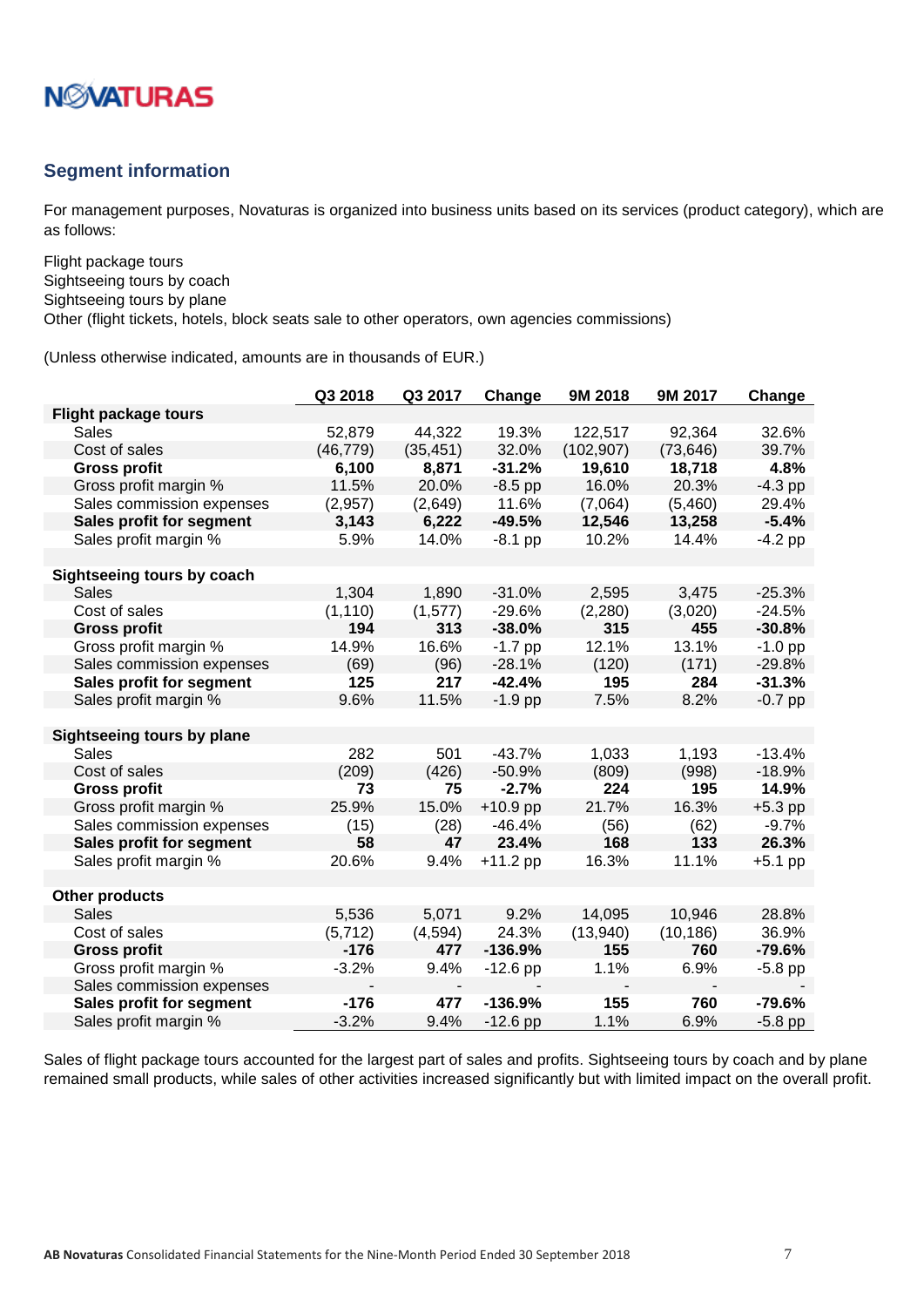

#### <span id="page-7-0"></span>**Geographic and other sales split information**

As previously, in 2018 the company's activities included tour organization and the distribution of tours through diversified and complementary distribution channels: a retail network of travel agencies and own retail channels (own travel agencies, ecommerce sales, tickets only sales through the Global Distribution System (GDS)). The company works with over 400 travel agencies, including all of the major agencies in the Baltics and more than 60 in Belarus. E-commerce sales are via company websites. During nine-month of 2018, the company's websites were visited by 3.26 million unique visitors, which is 24% more than the 2.64 million unique visitors in the same period of 2017.

The group sells flight tickets for its own organized charter flights via GDS, which means that Novaturas' charter tickets are available worldwide – to travel agents and also to passengers directly via web portals for airline tickets.

|                 | Q3 2018 | Q3 2017 | Change    | 9M 2018 | 9M 2017 | Change    |
|-----------------|---------|---------|-----------|---------|---------|-----------|
| Travel agencies | 72.2%   | 69.7%   | $+2.5$ pp | 72.1%   | 70.3%   | $+1.8$ pp |
| Own retail      | 10.7%   | 12.9%   | $-2.2$ pp | 11.4%   | 13.3%   | $-1.9$ pp |
| Web sales       | 14.7%   | 14.9%   | $-0.2$ pp | 14.6%   | 14.4%   | $+0.2$ pp |
| <b>GDS</b>      | 2.4%    | 2.5%    | $-0.1$ pp | 1.9%    | 2.0%    | $-0.1$ pp |
| <b>Total</b>    | 100.0%  | 100.0%  |           | 100.0%  | 100.0%  |           |

The breakdown of revenue by distribution channels was as follows:

The strongest growth so far this year was on the Belarusian market (shown under 'Other'). Passenger growth for all major source markets remained very strong both for the full nine-month period. Market strength was mainly influenced by people's increasing disposable income. The company's rate of passenger growth is similar to that in the overall market.

Passenger sales of the group by source market were as follows (in thousands of passengers):

|              | Q3 2018 | Q3 2017 | Change    | 9M 2018 | 9M 2017 | Change   |
|--------------|---------|---------|-----------|---------|---------|----------|
| Lithuania    | 57.9    | 48.3    | $+19.9%$  | 132.0   | 100.1   | $+31.8%$ |
| Latvia       | 21.6    | 17.3    | $+24.4%$  | 46.3    | 34.6    | $+33.5%$ |
| Estonia      | 28.1    | 23.5    | $+19.9%$  | 63.0    | 48.7    | $+29.3%$ |
| Other        | 1.5     | 0 7     | $+118.8%$ | 2.3     | 11      | +105.8%  |
| <b>Total</b> | 109.1   | 89.8    | $+21.5%$  | 243.6   | 184.5   | $+32.0%$ |

The company's main product is flight package tours, which was also the fastest growing segment. The group's passenger sales by product category were as follows (in thousands of passengers):

|                                                     | Q3 2018 | Q3 2017 | Change   | 9M 2018 | 9M 2017 | Change   |
|-----------------------------------------------------|---------|---------|----------|---------|---------|----------|
| Flight package tours                                | 86.8    | 68.8    | $+26.2%$ | 200.4   | 144.9   | +38.3%   |
| Sightseeing tours by coach                          | 3.7     | 5.8     | $-35.3%$ | 7.6     | 10.7    | $-29.1%$ |
| Sightseeing tours by plane                          | 0.3     | 0.4     | $-28.5%$ | 1.0     | 1.1     | $-7.3%$  |
| Other products (separate flight and hotel services) | 18.3    | 14.8    | $+23.2%$ | 34.6    | 27.8    | $+24.3%$ |
| Total                                               | 109.1   | 89.8    | $+21.5%$ | 243.6   | 184.5   | $+32.0%$ |

The shares of Turkey and Egypt in the destination mix increased as political uncertainty in those countries decreased. Turkey remains the most popular summer destination in the company's source markets, as does Egypt as a winter destination. The other destinations with the highest demand are Greece, Bulgaria and Spain. Long-haul destinations are becoming more important each year as the number of destinations offered by company increases and growth of demand remains strong. "Other destinations", which comprise a significant part of the company's portfolio, meet the demand of frequent travelers for new destinations each season.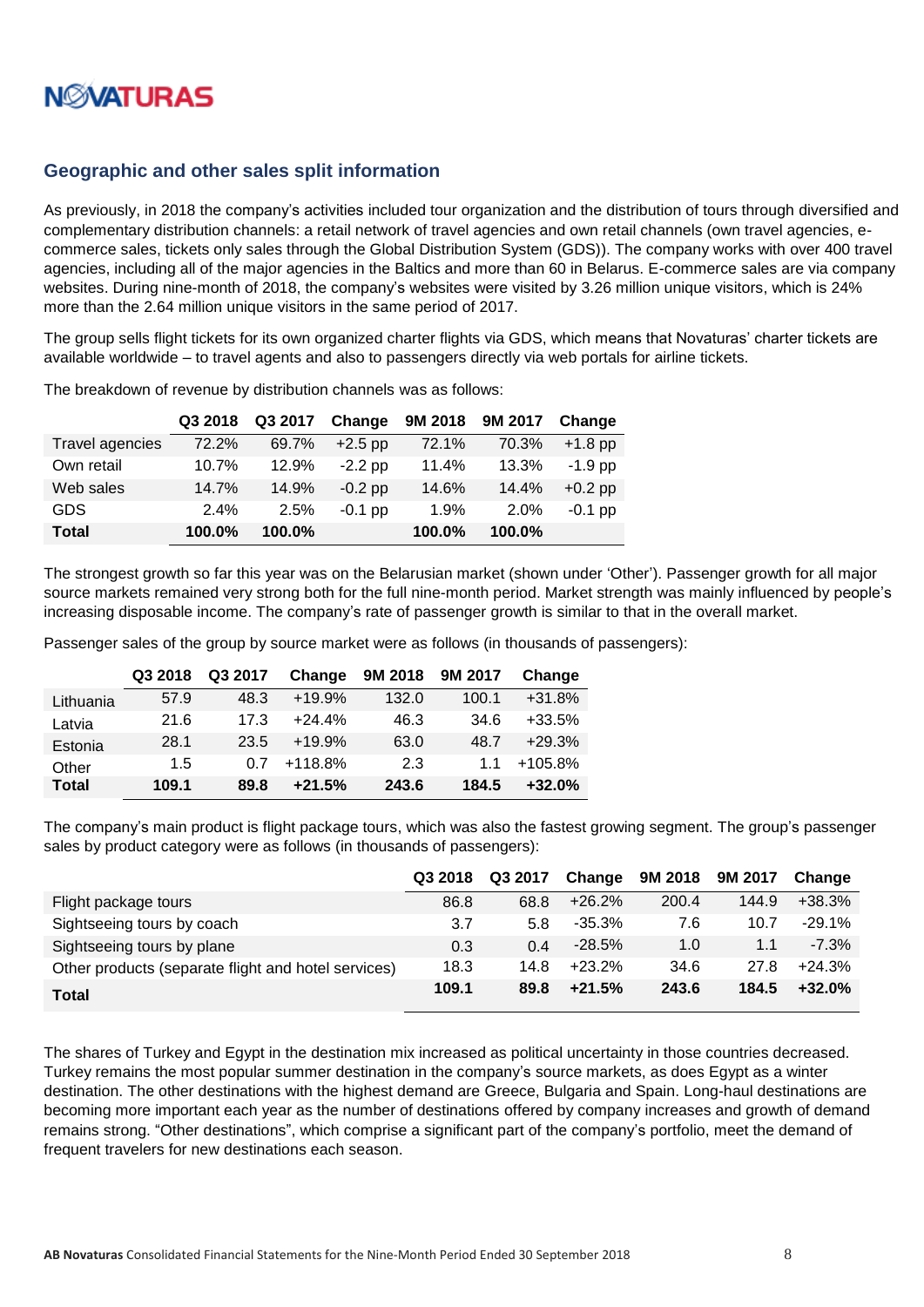# **NWATURAS**

|                                  | Q3 2018                  | Q3 2017 | Change    | 9M 2018 | 9M 2017 | Change    |
|----------------------------------|--------------------------|---------|-----------|---------|---------|-----------|
| Turkey                           | 45.5%                    | 38.8%   | $+6.7$ pp | 38.9%   | 32.8%   | $+6.1$ pp |
| Greece                           | 23.7%                    | 27.0%   | $-3.3$ pp | 17.3%   | 22.2%   | $-4.9$ pp |
| Egypt                            | 1.3%                     | 1.5%    | $-0.2$ pp | 12.3%   | $9.0\%$ | $+3.3$ pp |
| <b>Bulgaria</b>                  | 16.2%                    | 20.4%   | $-4.2$ pp | 9.8%    | 13.4%   | $-3.6$ pp |
| Spain (including Canary Islands) | 4.1%                     | 6.2%    | $-2.1$ pp | 7.3%    | 9.7%    | $-2.4$ pp |
| Skiing                           | ۰                        | ۰       | ٠         | 2.3%    | 2.8%    | $-0.5$ pp |
| Long-haul                        | $\overline{\phantom{a}}$ | 0.3%    | $-0.3$ pp | 2.6%    | 2.3%    | $+0.3$ pp |
| Other destinations               | $9.2\%$                  | 5.8%    | $+3.4$ pp | 9.5%    | 7.8%    | $+1.7$ pp |
| <b>Total</b>                     | 100.0%                   | 100.0%  |           | 100.0%  | 100.0%  |           |

The breakdown of group package travel revenue by destinations is as follows:

Group monthly revenue seasonality was as follows:

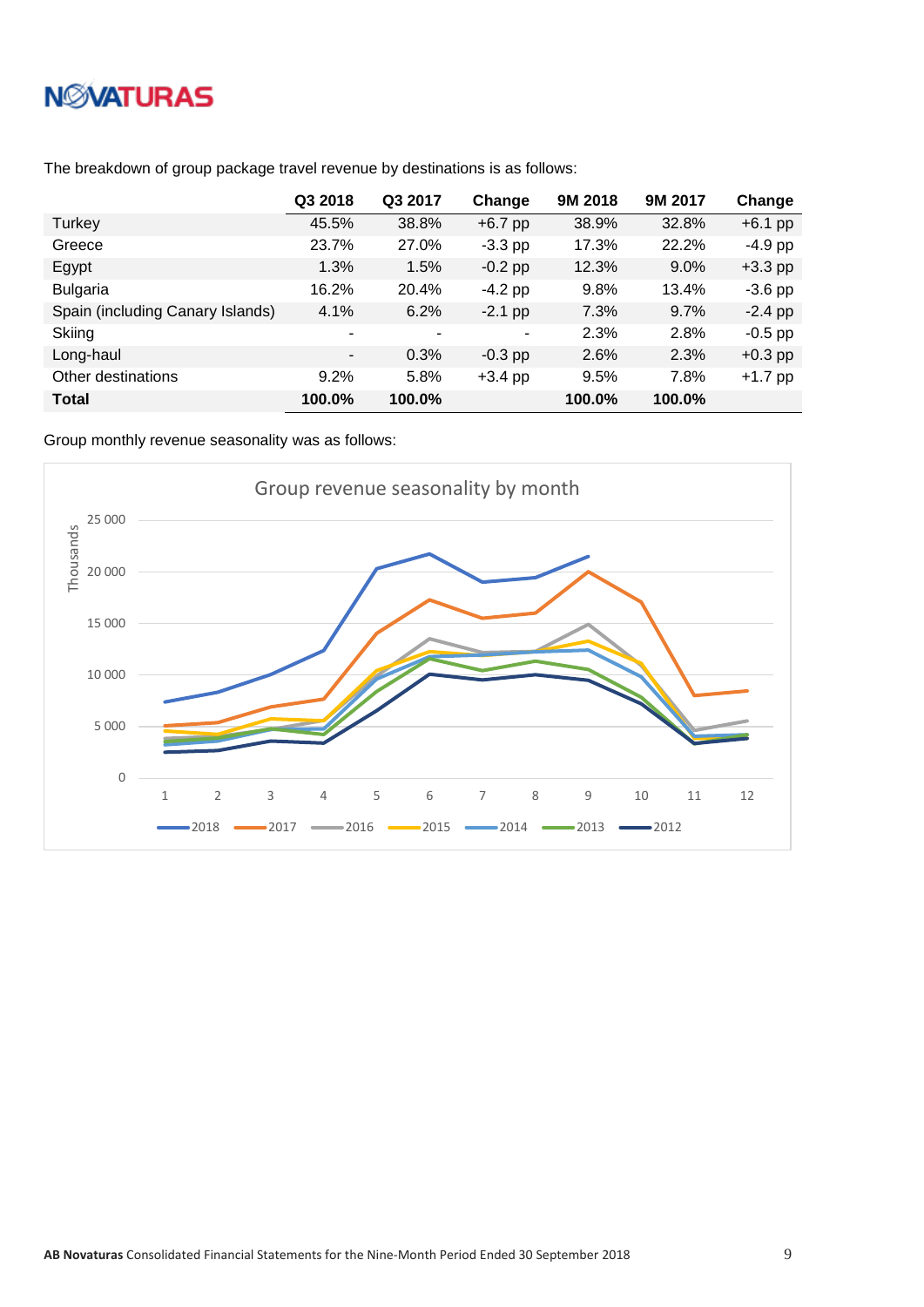

#### <span id="page-9-0"></span>**Information about the Supervisory Council and the Board**

According to the company's Articles of Association, the Supervisory Council is comprised of five members elected for a term of three years. Two independent members were elected to the Supervisory Council at the General Shareholders Meeting held on 7 May 2018.

The company's Board is comprised of four members elected for a term of three years. The Chairman of the Board is elected by the Board from among its members. The Board also appoints the CEO after receiving prior approval from the Supervisory Council. Currently, the positions of Chairman of the Board and CEO are held by the same person – Linas Aldonis.

Information about the Supervisory Council as of 30 September 2018:

| <b>Name</b>           | <b>Position on the Council</b>                                                                                                     | <b>Legal entity and position</b>                                                                                                                                                                                                                                                                                                                                                                                                                                                      | <b>Number of</b><br>shares<br>held in the<br>Company                                     | <b>Start of term</b> |
|-----------------------|------------------------------------------------------------------------------------------------------------------------------------|---------------------------------------------------------------------------------------------------------------------------------------------------------------------------------------------------------------------------------------------------------------------------------------------------------------------------------------------------------------------------------------------------------------------------------------------------------------------------------------|------------------------------------------------------------------------------------------|----------------------|
| Sebastian Janusz Król | Chairman of the Supervisory<br>Council                                                                                             | Danwood S.A.; Danwood<br>Holdings sp. z o.o.; Janton<br>S.A. - Chairman of the<br><b>Supervisory Council;</b><br>Zevin Investments Sp. z o.o.;<br>Daphnee Investments Sp. z<br>o.o. - Member of the<br>Management Board;<br>Enterprise Investors Sp zo.o.<br>- Vice President:<br>Stowarzyszenie Lipków - Eko<br>- President; Warszawsko-<br>Mazowiecki Związek<br>Jeździecki - Member of the<br><b>Supervisory Council</b><br>Anwim S.A. - Member of the<br><b>Supervisory Board</b> | No direct<br>ownership,<br>represents<br>shareholder<br>that owns<br>3,700,874<br>shares | 2018-02-09           |
| Ugnius Radvila        | Member of the Supervisory<br>Council, Member of the<br><b>Remuneration Committee</b>                                               |                                                                                                                                                                                                                                                                                                                                                                                                                                                                                       | 740,702                                                                                  | 2018-02-09           |
| Vidas Paliūnas        | Member of the Supervisory<br>Council, Chairman of the<br>Remuneration Committee.<br>Member of the Audit Committee                  | Business Center 32, UAB; -<br>Member of the Management<br>Board                                                                                                                                                                                                                                                                                                                                                                                                                       | 535,278                                                                                  | 2018-02-09           |
| <b>Franz Leitner</b>  | Member of the Supervisory<br>Council, Member of the Audit<br>Committee (independent)                                               | Leitner-Consulting-<br>Managing Director; Sportscon<br>Ltd. - Managing Partner                                                                                                                                                                                                                                                                                                                                                                                                        |                                                                                          | 2018-05-07           |
| <b>Piotr Nowjalis</b> | Member of the Supervisory<br>Council, Member of the<br>Remuneration Committee,<br>Chairman of the Audit<br>Committee (independent) | CCC S.A. - Member of the<br>Supervisory Board; Dino<br>Polska S.A. - Member of the<br>Supervisory Board; Synektik<br>S.A. - Member of the<br><b>Supervisory Board</b>                                                                                                                                                                                                                                                                                                                 | $\overline{a}$                                                                           | 2018-05-07           |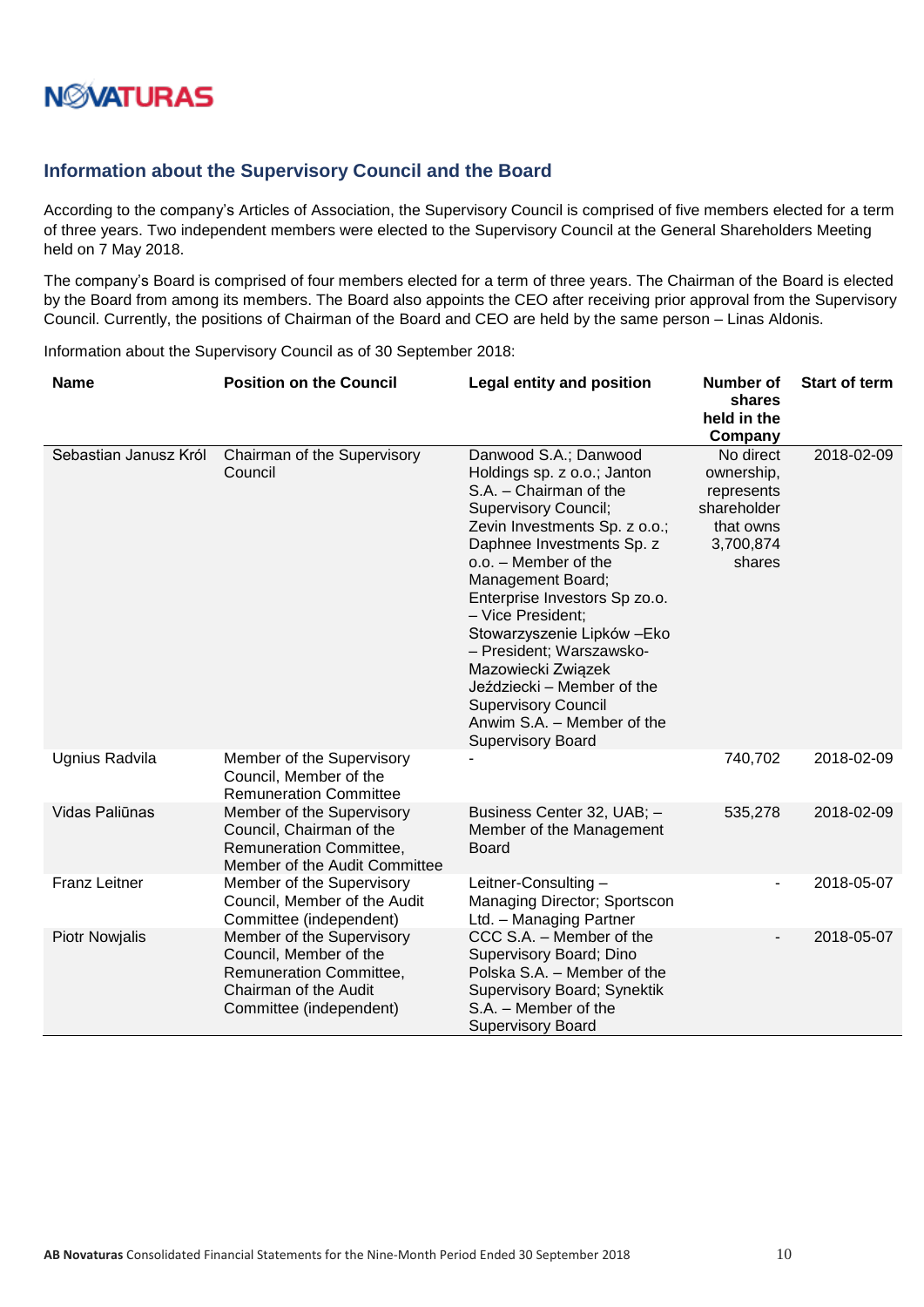

Information about the Board as of 30 September 2018:

| <b>Name</b>        | <b>Position within the Company</b>       | Number of<br>shares held<br>in the<br>Company | <b>Start of term</b> |
|--------------------|------------------------------------------|-----------------------------------------------|----------------------|
| Linas Aldonis      | Chairman of the Board, CEO               | 117,480                                       | 2018-02-09           |
| Tomas Staškūnas    | Member of the Board, CFO                 | 58.192                                        | 2018-02-09           |
| Birutė Čepanskienė | Member of the Board, Production Director | -                                             | 2018-02-09           |
| Audronė Keinytė    | Member of the Board, Purchasing Director | ۰                                             | 2018-02-09           |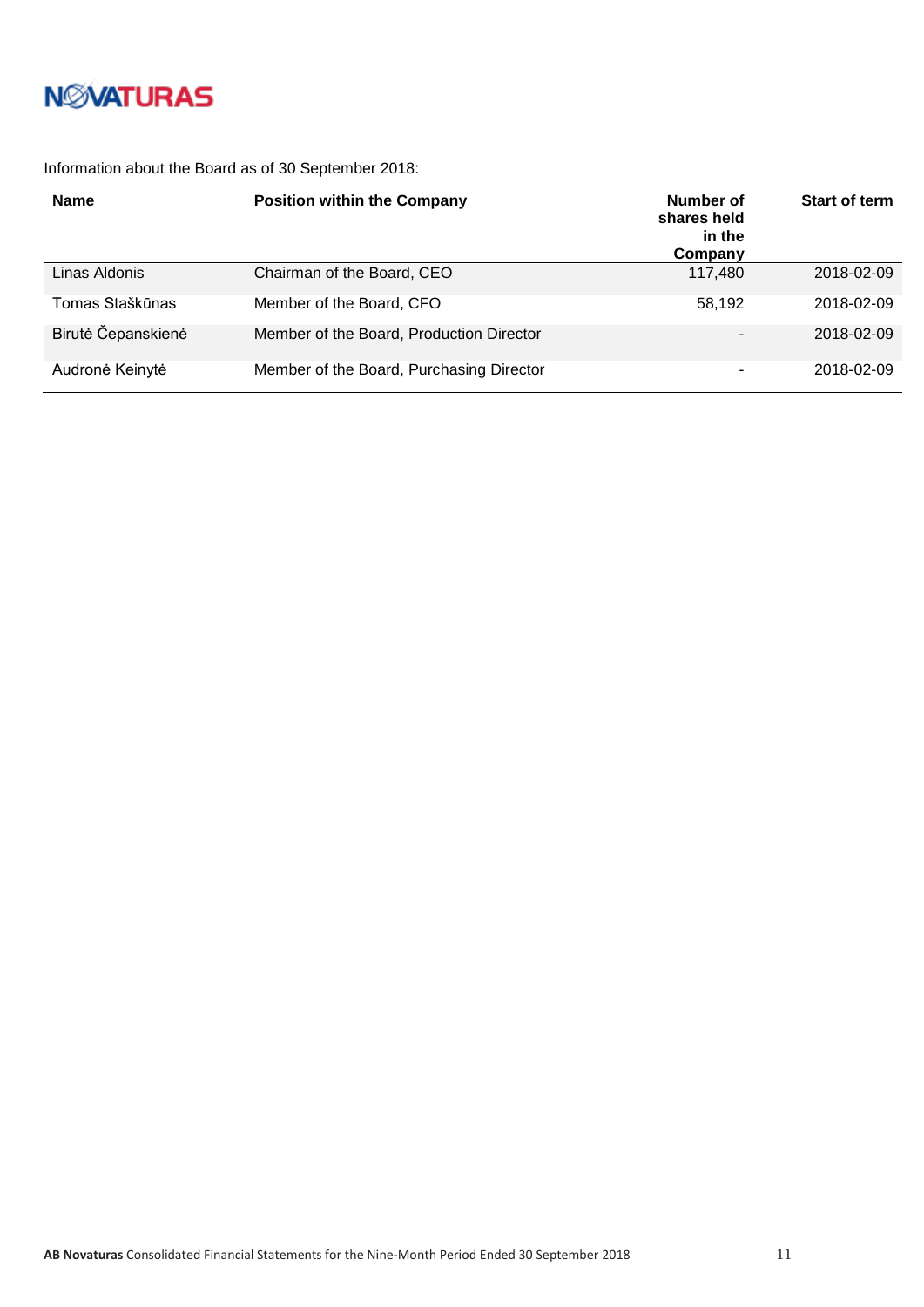

#### <span id="page-11-0"></span>**Share capital and shareholders**

The company's share capital is EUR 234,210. It consists of 7,807,000 ordinary registered shares with a nominal value of EUR 0.03. The number of shares of the company that grant votes in the General Meeting of Shareholders is 7,807,000.

The ordinary registered shares of AB Novaturas (ISIN code LT0000131872) are listed on the Official List of the Nasdaq Vilnius Stock Exchange (symbol NTU1L) and on the Warsaw Stock Exchange (symbol NTU, ISIN code LT0000131872).

Information about trading in AB Novaturas shares from 21 March 2018 to 30 September 2018 on the Nasdaq Vilnius exchange in Lithuania:

|         | <b>Currency</b> | Opening<br>price | Maximum<br>price | Lowest<br>price | <b>Closing</b><br>price | Average<br>price | Volume<br>(quantity) | Volume<br>(EUR) |
|---------|-----------------|------------------|------------------|-----------------|-------------------------|------------------|----------------------|-----------------|
| Q1 2018 | <b>EUR</b>      | 11.00            | 12.40            | 10.56           | 10.85                   | 11.38            | 17.830               | 202,845         |
| Q2 2018 | EUR             | 10.85            | 11.37            | 10.67           | 11.20                   | 11.01            | 183.160              | 2.016.183       |
| Q3 2018 | EUR             | 11.25            | 12.78            | 11.05           | 11.05                   | 11.76            | 57,065               | 671.148         |

As of 30 September 2018, the company's market capitalization was EUR 86.27 million and decreased by 1.34% in the third quarter.

Information about trading in AB Novaturas shares from 21 March 2018 to 30 September 2018 on the "GPW main market" at the Warsaw Stock Exchange in Poland:

|         | <b>Currency</b> | <b>Opening</b><br>price | Maximum<br>price | Lowest<br>price | Closing<br>price | Average<br>price | Volume<br>(quantity) | <b>Volume</b><br>(PLN) |
|---------|-----------------|-------------------------|------------------|-----------------|------------------|------------------|----------------------|------------------------|
| Q1 2018 | <b>PLN</b>      | 43.90                   | 45.95            | 43.60           | 43.95            | 45.49            | 24.951               | 1.134.971              |
| Q2 2018 | <b>PLN</b>      | 43.95                   | 48.00            | 42.60           | 48.00            | 44.96            | 150.462              | 6.765.241              |
| Q3 2018 | <b>PLN</b>      | 48.00                   | 56.00            | 44.20           | 47.30            | 48.71            | 48.202               | 2,348,140              |

As of 30 September 2018, the Company's market capitalization was PLN 369.27 million and, calculated in PLN, decreased by 1.46% during the third quarter.

The following shareholders held at least 5% of share capital and votes as of 30 September 2018:

| Name of the shareholder                 | <b>Number of shares</b> | Share of the share capital |
|-----------------------------------------|-------------------------|----------------------------|
| Central European Tour Operator S.a.r.l. | 3,700,874               | 47.40%                     |
| Ugnius Radvila                          | 740.702                 | 9.49%                      |
| Rytis Šūmakaris                         | 535,278                 | 6.86%                      |
| Vidas Paliūnas                          | 535,278                 | 6.86%                      |
| <b>Others</b>                           | 2,294,868               | 29.39%                     |
| Total                                   | 7,807,000               | 100.00%                    |

On 28 September 2018, the General Meeting of Shareholders approved the distribution of a dividend equal to EUR 0.52 per one ordinary share.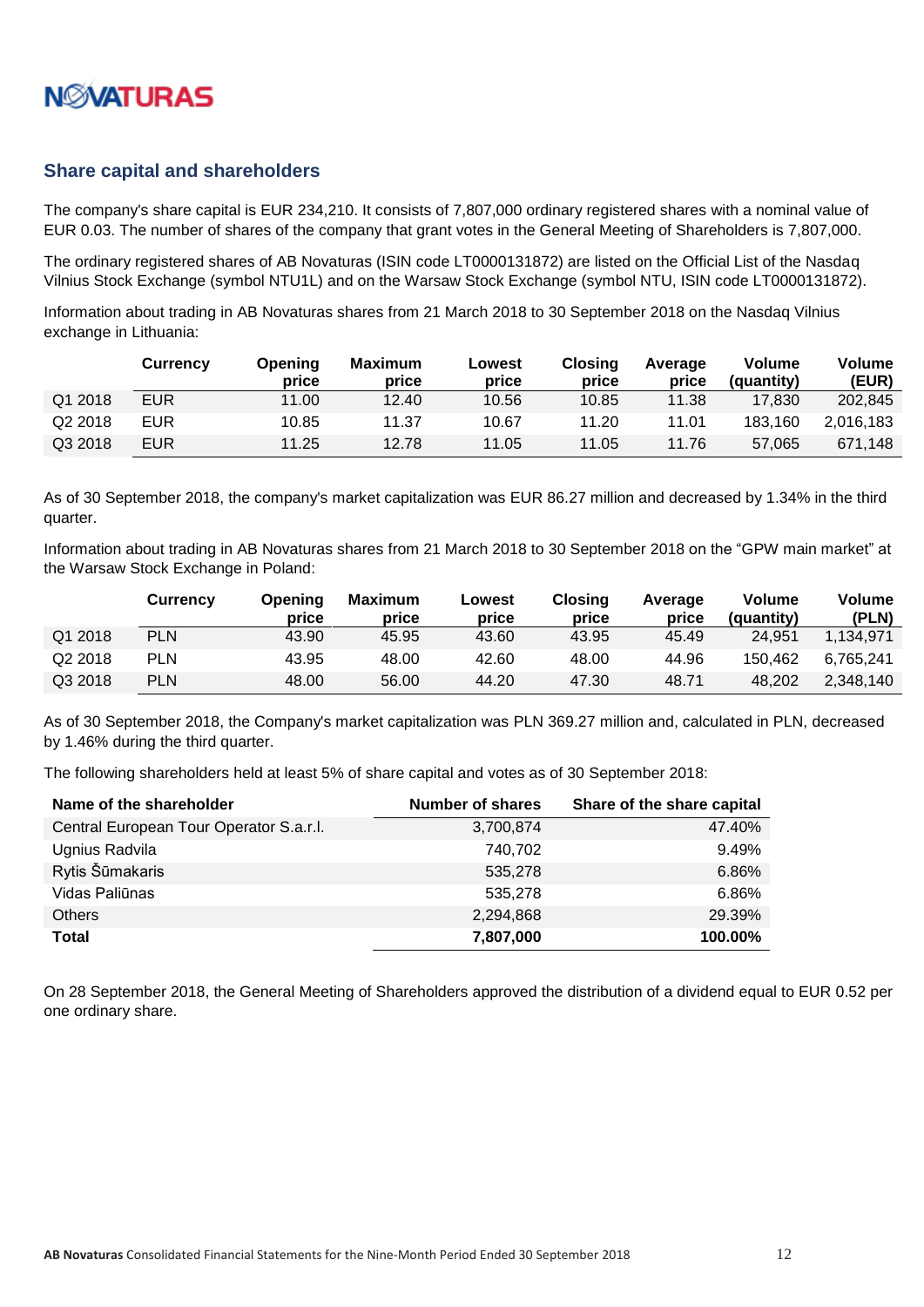

### <span id="page-12-0"></span>Consolidated statements of comprehensive income

|                                                                                          | Q3 2018                  | Q3 2017  | Change     | 9M 2018    | 9M 2017   | Change    |
|------------------------------------------------------------------------------------------|--------------------------|----------|------------|------------|-----------|-----------|
| <b>Sales</b>                                                                             | 60,001                   | 51,784   | $+15.9%$   | 140,240    | 107,978   | +29.9%    |
| Cost of sales                                                                            | (53, 810)                | (42,048) | +28.0%     | (119, 936) | (87, 850) | +36.5%    |
| <b>Gross profit</b>                                                                      | 6,191                    | 9,736    | $-36.4%$   | 20,304     | 20,128    | $+0.9%$   |
| Operating expenses                                                                       | (4,751)                  | (5,066)  | $-6.2\%$   | (13, 135)  | (11, 285) | +16.4%    |
| Other operating income                                                                   |                          |          |            | 14         |           |           |
| Other operating expenses                                                                 | $\overline{\phantom{a}}$ | (2)      | $-100.0\%$ | (2)        | (7)       | -71.4%    |
| <b>Profit from operations</b>                                                            | 1,440                    | 4,668    | $-69.2%$   | 7,181      | 8,836     | $-18.7%$  |
| Finance income                                                                           | (310)                    | 9        | -3544.4%   | 6          | 361       | -98.3%    |
| Finance expenses                                                                         | 182                      | (197)    | $-192.4%$  | (458)      | (831)     | $-44.9%$  |
| <b>Profit before tax</b>                                                                 | 1,312                    | 4,480    | -70.7%     | 6,729      | 8,366     | $-19.6%$  |
| Income tax expense                                                                       | (58)                     | (470)    | -87.7%     | (1,073)    | (818)     | $+31.2%$  |
| Net profit                                                                               | 1,254                    | 4,010    | -68.7%     | 5,656      | 7,548     | $-25.1%$  |
|                                                                                          |                          |          |            |            |           |           |
| Other comprehensive income to be reclassified<br>to profit or loss in subsequent periods |                          |          |            |            |           |           |
| Result of changes in cash flow hedge reserve                                             | (16)                     | 898      | $-101.8%$  | 658        | (37)      | -1878.4%  |
| Impact of income tax                                                                     | 2                        | (134)    | $-101.5%$  | (99)       | 6         | -1750.0%  |
| Total comprehensive income for the year                                                  | 1,240                    | 4,774    | $-74.0\%$  | 6,215      | 7,517     | $-17.32%$ |
|                                                                                          |                          |          |            |            |           |           |
| Earnings per share (EUR)                                                                 | 0.16                     | 0.51     | $-0.35$    | 0.72       | 0.97      | $-0.25$   |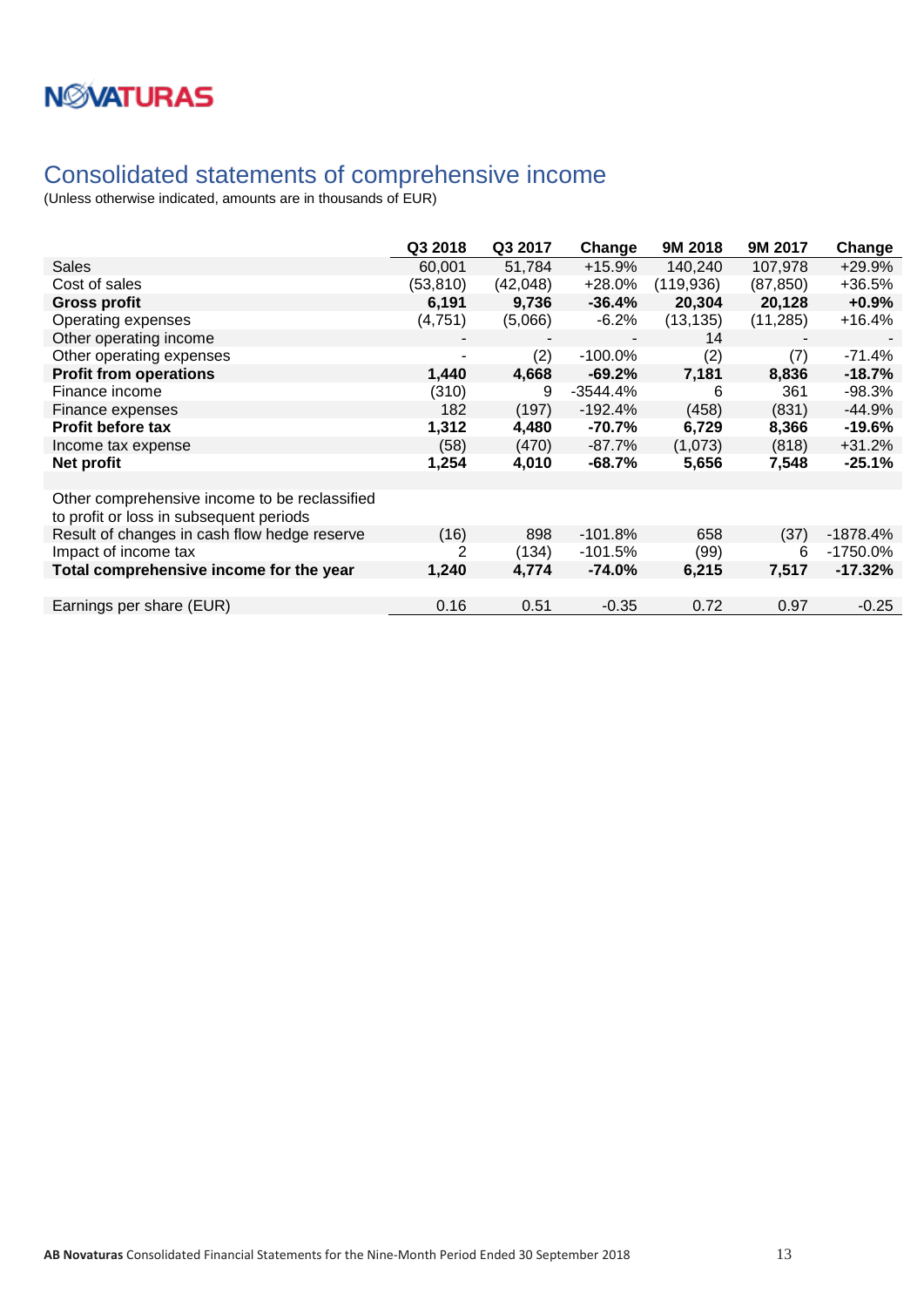### <span id="page-13-0"></span>Consolidated statements of financial position

|                                                     | 30 September<br>2018 | 31 December 2017 | 30 September<br>2017 |
|-----------------------------------------------------|----------------------|------------------|----------------------|
| <b>ASSETS</b>                                       |                      |                  |                      |
| <b>Non-current assets</b>                           |                      |                  |                      |
| Goodwill                                            | 30,327               | 30,327           | 30,327               |
| Other intangible assets                             | 449                  | 448              | 410                  |
| Property, plant and equipment                       | 301                  | 297              | 310                  |
| Long-term receivables                               | 37                   | 56               | 59                   |
| Deferred income tax asset                           | 6                    | 6                | 5                    |
| <b>Total non-current assets</b>                     | 31,120               | 31,134           | 31,111               |
| <b>Current assets</b>                               |                      |                  |                      |
| Inventories                                         | 2                    | 1                | $\overline{2}$       |
| Prepayments and deferred expenses                   | 6,413                | 5,940            | 5,416                |
| Trade accounts receivable                           | 883                  | 522              | 1,089                |
| Prepaid income tax                                  | 75                   | 101              | 196                  |
| Other receivables                                   | 3,518                | 2,202            | 3,116                |
| Other current financial assets                      | 3,828                | 569              | 442                  |
| Cash and cash equivalents                           | 18,031               | 9,984            | 19,413               |
| <b>Total current assets</b>                         | 32,750               | 19,319           | 29,674               |
| <b>Total assets</b>                                 | 63,870               | 50,453           | 60,785               |
|                                                     |                      |                  |                      |
| <b>EQUITY AND LIABILITIES</b>                       |                      |                  |                      |
| <b>Equity</b>                                       |                      |                  |                      |
| Share capital                                       | 234                  | 226              | 226                  |
| Cash flow hedge reserve                             | 1,044                | 484              | (31)                 |
| Legal reserve                                       | 29                   | 29               | 29                   |
| Foreign currency translation reserve                | 145                  | 145              | 145                  |
| Retained earnings                                   | 19,433               | 13,785           | 17,967               |
| Equity attributable to equity holders of the parent | 20,885               | 14,669           | 18,336               |
| <b>Liabilities</b>                                  |                      |                  |                      |
| Non-current borrowings                              | 8,000                |                  | 9,263                |
| Deferred income tax liabilities                     | 3,115                | 2,606            | 2,665                |
| <b>Total non-current liabilities</b>                | 11,115               | 2,606            | 11,928               |
| <b>Current liabilities</b>                          |                      |                  |                      |
| Current portion of non-current borrowings           | 750                  | 14,000           | 4,737                |
| Trade payables                                      | 9,033                | 3,882            | 8,581                |
| Advances received                                   | 19,690               | 12,102           | 15,619               |
| Income tax payable                                  | 120                  | 296              | 183                  |
| Other current liabilities and accrued expenses      | 2,277                | 2,898            | 1,401                |
| <b>Total current liabilities</b>                    | 31,870               | 33,178           | 30,521               |
| <b>Total equity and liabilities</b>                 | 63,870               | 50,453           | 60,785               |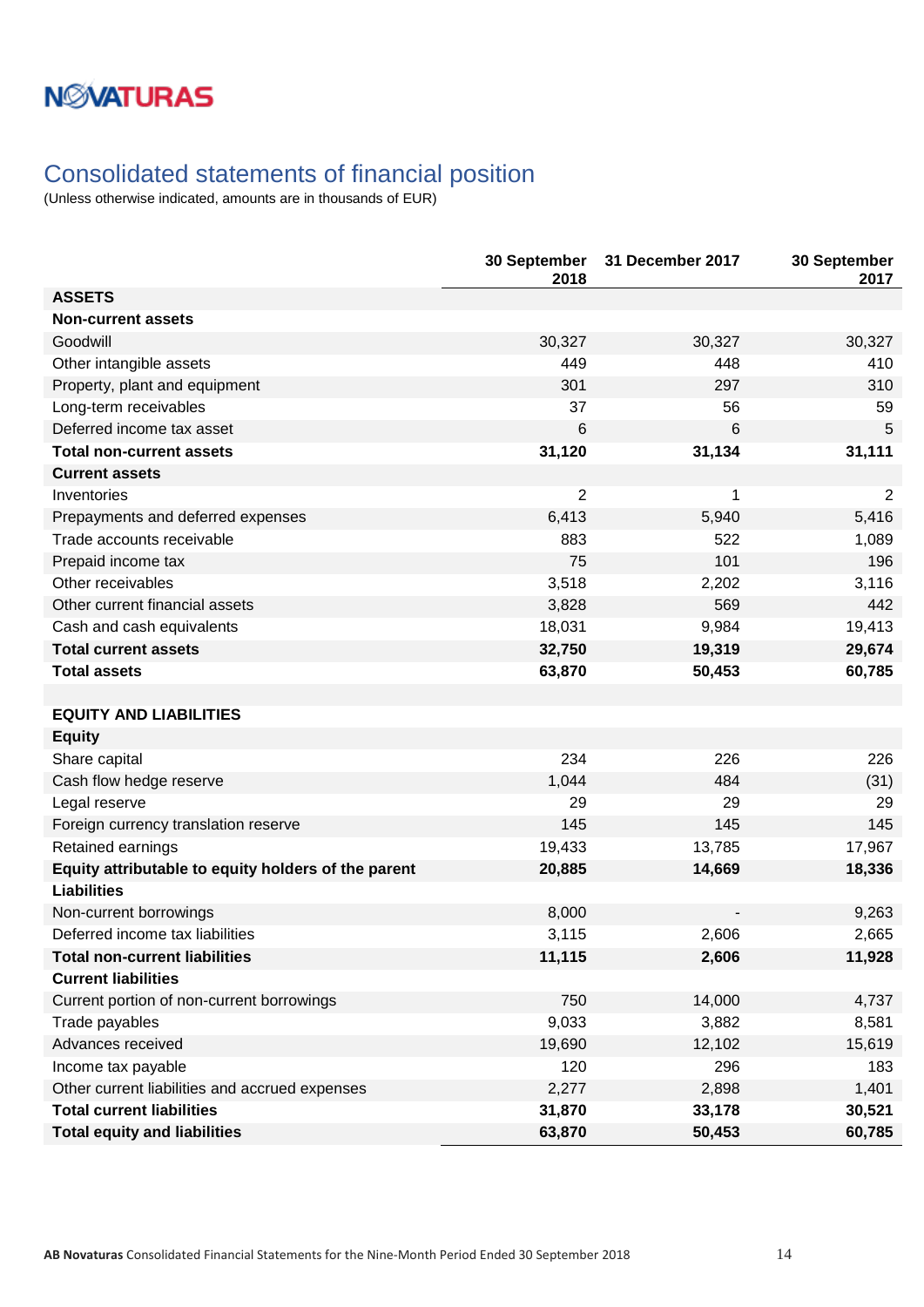## **NWATURAS**

### <span id="page-14-0"></span>Consolidated statements of changes in equity

|                                             | <b>Share</b><br>capital  | Legal<br>reserve         | Cash<br>flow<br>hedge<br>reserve | <b>Retained</b><br>earnings | Foreign<br>currency<br>translation<br>reserve | <b>Equity</b><br>attributable<br>to equity<br>holders |
|---------------------------------------------|--------------------------|--------------------------|----------------------------------|-----------------------------|-----------------------------------------------|-------------------------------------------------------|
| Balance as of 31 December 2016              | 226                      | 29                       | 299                              | 15,134                      | 145                                           | 15,833                                                |
|                                             |                          |                          |                                  |                             |                                               |                                                       |
| Net profit for the year                     | $\overline{\phantom{a}}$ | $\overline{\phantom{a}}$ | $\blacksquare$                   | 8,151                       | $\qquad \qquad \blacksquare$                  | 8,151                                                 |
| Other comprehensive income                  | ۰                        | $\blacksquare$           | 185                              |                             | ۰                                             | 185                                                   |
| Dividends approved                          | $\overline{\phantom{0}}$ | $\overline{\phantom{a}}$ | $\overline{\phantom{a}}$         | (9,500)                     | $\overline{\phantom{0}}$                      | (9,500)                                               |
| Balance as of 31 December 2017              | 226                      | 29                       | 484                              | 13,785                      | 145                                           | 14,669                                                |
|                                             |                          |                          |                                  |                             |                                               |                                                       |
| Increase of share capital from own<br>funds | 8                        | ٠                        | ٠                                | (8)                         |                                               |                                                       |
| Net profit for the year                     | $\overline{\phantom{a}}$ | $\overline{\phantom{a}}$ |                                  | 5,656                       |                                               | 5,656                                                 |
| Other comprehensive income                  | ۰                        | $\overline{\phantom{a}}$ | 560                              |                             | ۰                                             | 560                                                   |
| Dividends approved                          | $\overline{\phantom{0}}$ |                          |                                  |                             |                                               |                                                       |
| <b>Balance as of 30 September 2018</b>      | 234                      | 29                       | 1,044                            | 19,433                      | 145                                           | 20,885                                                |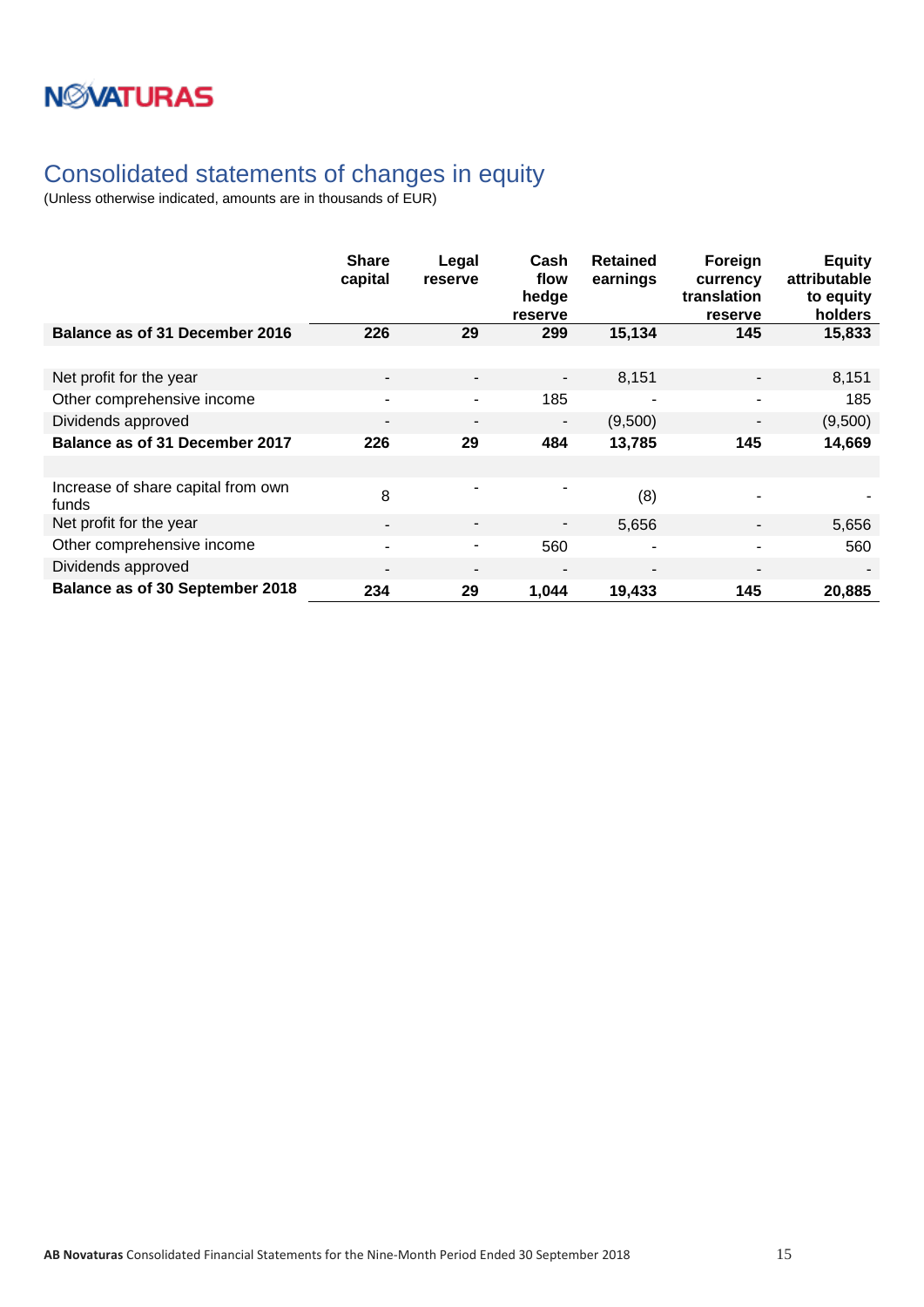### <span id="page-15-0"></span>Consolidated statements of cash flow

|                                                                          | 9M 2018  | 9M 2017  |
|--------------------------------------------------------------------------|----------|----------|
| Cash flows from (to) operating activities                                |          |          |
| Net profit                                                               | 5,656    | 7,548    |
| Depreciation and amortization                                            | 194      | 240      |
| Allowance for doubtful receivables and prepayments made, provisions      | $(-36)$  |          |
| Change in deferred income tax                                            | 509      | 629      |
| Current income tax expenses                                              | 678      | 183      |
| Elimination of financial, investment and other non-cash activity results | 959      | 176      |
|                                                                          |          |          |
| <b>Changes in working capital:</b>                                       | 7,960    | 8,776    |
| Decrease in inventories                                                  | (1)      |          |
| (Increase) decrease in trade receivables                                 | (361)    | (656)    |
| (Increase) decrease in other receivables                                 | (4, 575) | (651)    |
| (Increase) decrease in prepayments and deferred expenses                 | (454)    | (2,385)  |
| Increase (decrease) in trade payables                                    | 5,151    | 5,451    |
| Increase in advances received                                            | 7,588    | 7,631    |
| Income tax paid                                                          | (880)    | 108      |
| Increase (decrease) in other accounts payable and accrued expenses       | (549)    | 119      |
| Net cash flows from operating activities                                 | 13,879   | 18,393   |
|                                                                          |          |          |
| Cash flows from (to) investing activities                                |          |          |
| (Acquisition) of non-current assets (except investments)                 | (198)    | (194)    |
| Proceeds from sale of non-current assets (except investments)            |          |          |
| Interest received                                                        |          |          |
| <b>Collected loans</b>                                                   |          |          |
| Net cash flows (to) investing activities                                 | (198)    | (194)    |
| Cash flows from financing activities                                     |          |          |
| Loans received                                                           |          |          |
| (Repayment) of loans                                                     | (5,250)  |          |
| Interest (paid)                                                          | (384)    | (432)    |
| Dividends (paid)                                                         |          | (5,000)  |
| Acquisition of non-controlling interest                                  |          |          |
| Net cash flows (to) financing activities                                 | (5,634)  | (5, 432) |
|                                                                          |          |          |
| Net increase (decrease) in cash flows                                    | 8,047    | 12,767   |
|                                                                          |          |          |
| Cash and cash equivalents at the beginning of the year                   | 9,984    | 6,646    |
|                                                                          |          |          |
| Cash and cash equivalents at the end of 30 September 2018                | 18,031   | 19,413   |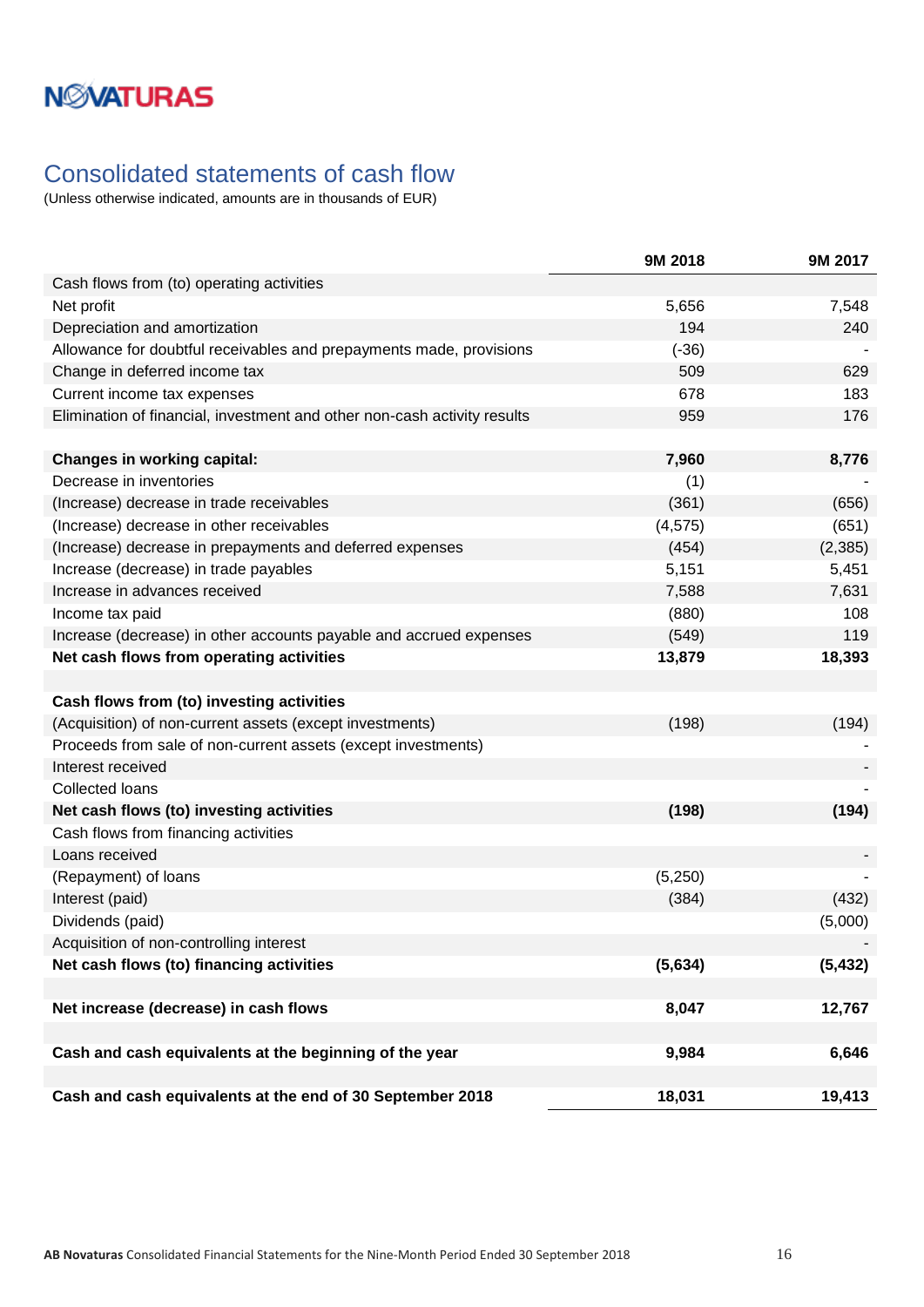# **NØVATURAS**

### <span id="page-16-0"></span>Notes to the financial statements

(Unless otherwise indicated, amounts in tables are in thousands of EUR)

### <span id="page-16-1"></span>**Information about subsidiaries**

Novaturas Group is a holding structure and AB Novaturas is the parent company which conducts operations directly and through subsidiaries in their respective markets of Lithuania, Latvia and Estonia.

| Company                        | <b>Country of operations</b> | Share of the capital held as of<br>30 September 2018 |
|--------------------------------|------------------------------|------------------------------------------------------|
| <b>Novatours SIA</b>           | Latvia                       | 100%                                                 |
| Novatours OÜ                   | Estonia                      | 100%                                                 |
| Aviaturas ir Partneriai UAB    | Lithuania                    | 100%                                                 |
| <b>SRL Novatours Holidays*</b> | Romania                      | 100%                                                 |

\* The activities of the subsidiary in Romania were suspended in 2009 and have not been renewed since that time.

#### <span id="page-16-2"></span>**Operating expenses**

|                                    | Q3 2018 | Q3 2017                  | Change         | 9M 2018 | 9M 2017                  | Change    |
|------------------------------------|---------|--------------------------|----------------|---------|--------------------------|-----------|
| Commissions                        | 3,041   | 2,773                    | $+9.7%$        | 7,240   | 5,693                    | $+27.2%$  |
| Salaries and related taxes         | 1,088   | 957                      | $+13.7%$       | 3,186   | 2,830                    | $+12.6%$  |
| Advertising and marketing expenses | 265     | 243                      | $+9.1%$        | 910     | 717                      | $+26.9%$  |
| Rent and maintenance expenses      | 79      | 73                       | $+8.2%$        | 241     | 230                      | $+4.8%$   |
| Depreciation and amortization      | 58      | 74                       | $-21.6%$       | 192     | 240                      | $-20.0\%$ |
| <b>Business trips expenses</b>     | 35      | 63                       | $-44.4%$       | 109     | 121                      | $-9.9%$   |
| Communication expenses             | 23      | 23                       | $\blacksquare$ | 69      | 68                       | $+1.5%$   |
| Consulting expenses                | 58      | 41                       | $+41.5%$       | 392     | 86                       | +355.8%   |
| <b>Transportation expenses</b>     | 26      | 31                       | $-16.1%$       | 79      | 100                      | $-21.0%$  |
| Representation expenses            | 40      | 22                       | $+81.8%$       | 95      | 71                       | +33.8%    |
| Bad debt expenses                  | -       | $\overline{\phantom{a}}$ |                | 9       | $\overline{\phantom{a}}$ |           |
| Training expenses                  | 2       | 3                        | $-33.3%$       | 13      | 12                       | $+8.3%$   |
| Other                              | 36      | 763                      | $-95.5%$       | 600     | 1,117                    | $-46.5%$  |
| Total:                             | 4,751   | 5,066                    | $-6.2%$        | 13,135  | 11,285                   | $+16.4%$  |

During 2018, the company incurred one-off expenses related to its IPO (EUR 295,000) and legal costs (EUR 134,000, of which EUR 29,000 during the third quarter). Total one-off expenses amounted to EUR 429,000. These costs are reflected in the consulting and other expenses lines.

In the third quarter of 2017, the company recognised losses in the amount of EUR 559,000 related to fraud at a subsidiary company. The amount is reported in the line "Other".

#### <span id="page-16-3"></span>**Hedging**

The company operates as a tour operator. Due to its business specifics, the company is exposed to the risk of fluctuation in the price of aviation fuel and the EUR/USD foreign exchange rate. The company hedges against changes in aviation fuel prices (which affect fuel costs) and against changes in the EUR/USD exchange rate (which affects fuel and hotel costs) for the entire period of early bookings for upcoming summer and winter seasons, using forward and futures contracts. When derivative positions are closed on a monthly basis, the result is accounted for in the comprehensive income report.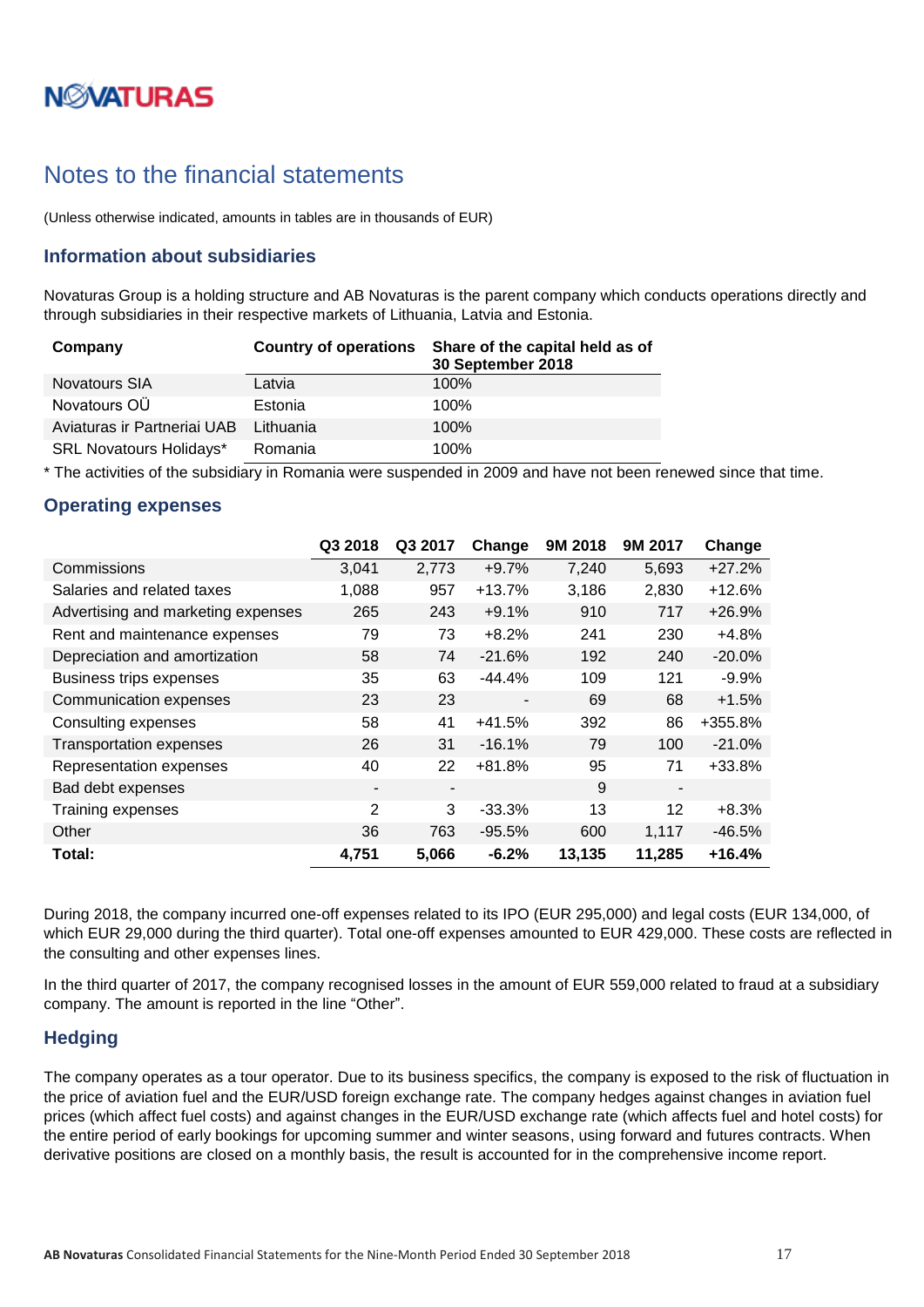

The tables below present the results of closed hedging contracts and still-held hedging contracts at period-end market value (in thousands of EUR):

|                                                                                                                 | Q3 2018 | Q3 2017              | Change | 9M 2018             | 9M 2017 | Change               |
|-----------------------------------------------------------------------------------------------------------------|---------|----------------------|--------|---------------------|---------|----------------------|
| Result of closed hedging contracts already reflected in<br>the statement of comprehensive income for the period | 616     | (144)                | $+760$ | 1.330               | (184)   | $+1,514$             |
|                                                                                                                 |         | 30 September<br>2018 |        | 31 December<br>2017 |         | 30 September<br>2017 |
| Market value of existing hedges at the end of the                                                               |         | 1.228                |        | 569                 |         | (37)                 |

or existing hedges at the end of the period

#### <span id="page-17-0"></span>**Borrowings**

The loans granted to the company are shown in the table below:

| Long-term borrowings                                                     | 30 September<br>2018 | 31 December<br>2017 | 30 September<br>2017 |
|--------------------------------------------------------------------------|----------------------|---------------------|----------------------|
| AB Luminor Bank Ioan, annual interest rate of 3-month EURIBOR<br>$+3.5%$ | 8.750                | 14.000              | 14,000               |
| Current portion of non-current borrowings                                | (750)                | $\blacksquare$      |                      |
| Total non-current borrowings                                             | 8.000                | 14.000              | 14.000               |

As of 30 September 2018, the company had no current borrowings.

Off-balance sheet commitments:

|                                                                                           | <b>Total Limit at</b> | Used limit at |
|-------------------------------------------------------------------------------------------|-----------------------|---------------|
| <b>Bank quarantee</b>                                                                     | 30                    | 30            |
|                                                                                           | <b>September</b>      | September     |
|                                                                                           | 2018                  | 2018          |
| AB Luminor Bank guarantee agreement, annual interest rate of 3-month EURIBOR +<br>$1.7\%$ | 10.000                | 6.000         |

Bank guarantees are used to ensure the travel organizer's obligations in Lithuania, Latvia and Estonia.

#### <span id="page-17-1"></span>**Related party transactions**

During the nine-month period ended 30 September 2018, total payments of EUR 37,000 (of which EUR 21,000 during the third quarter) were made to Supervisory Council members. No related party payments were made in the nine-month period ended 30 September 2017.